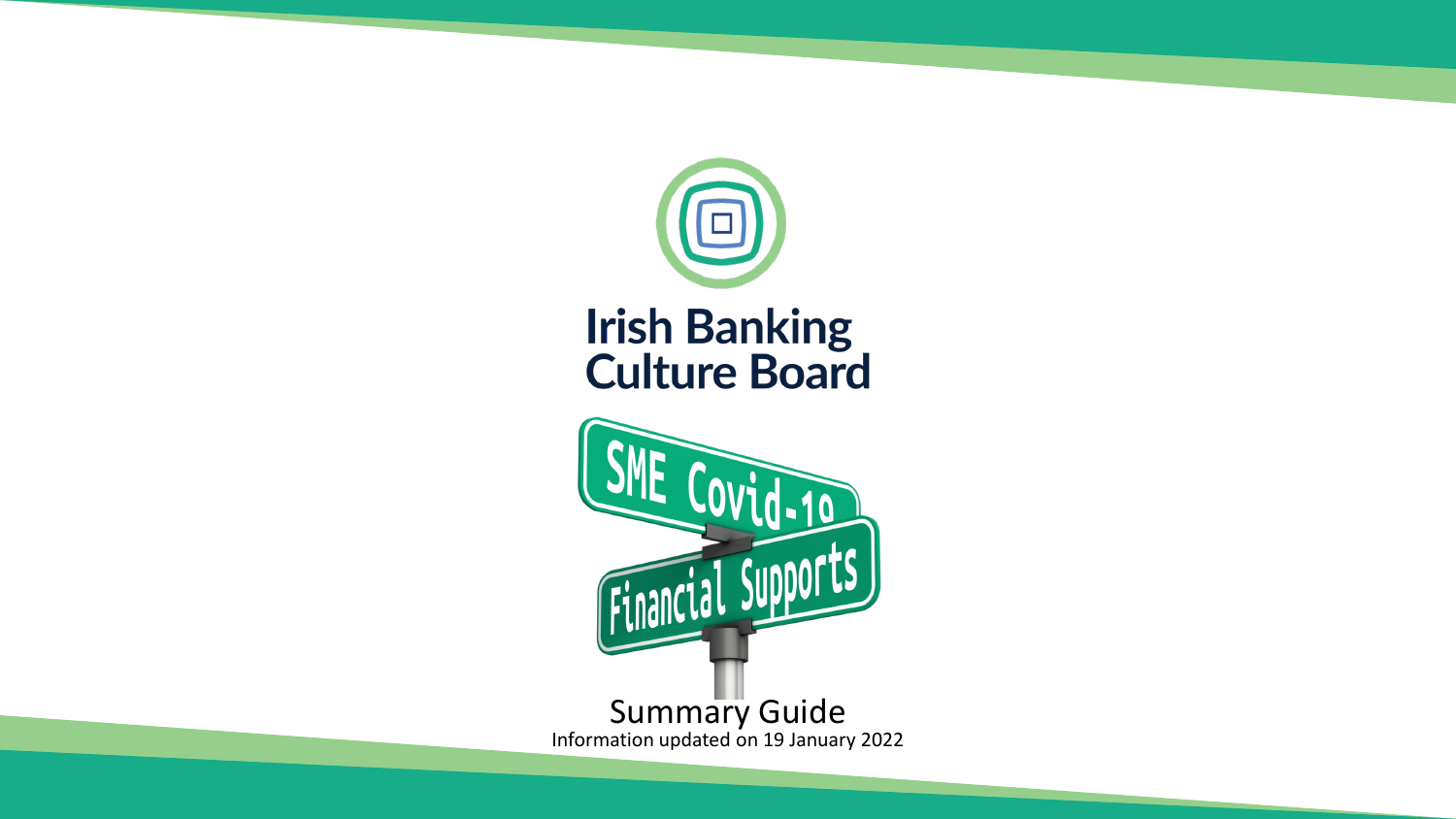## **Summary of SME Financial Supports**



፠

**Bank** 

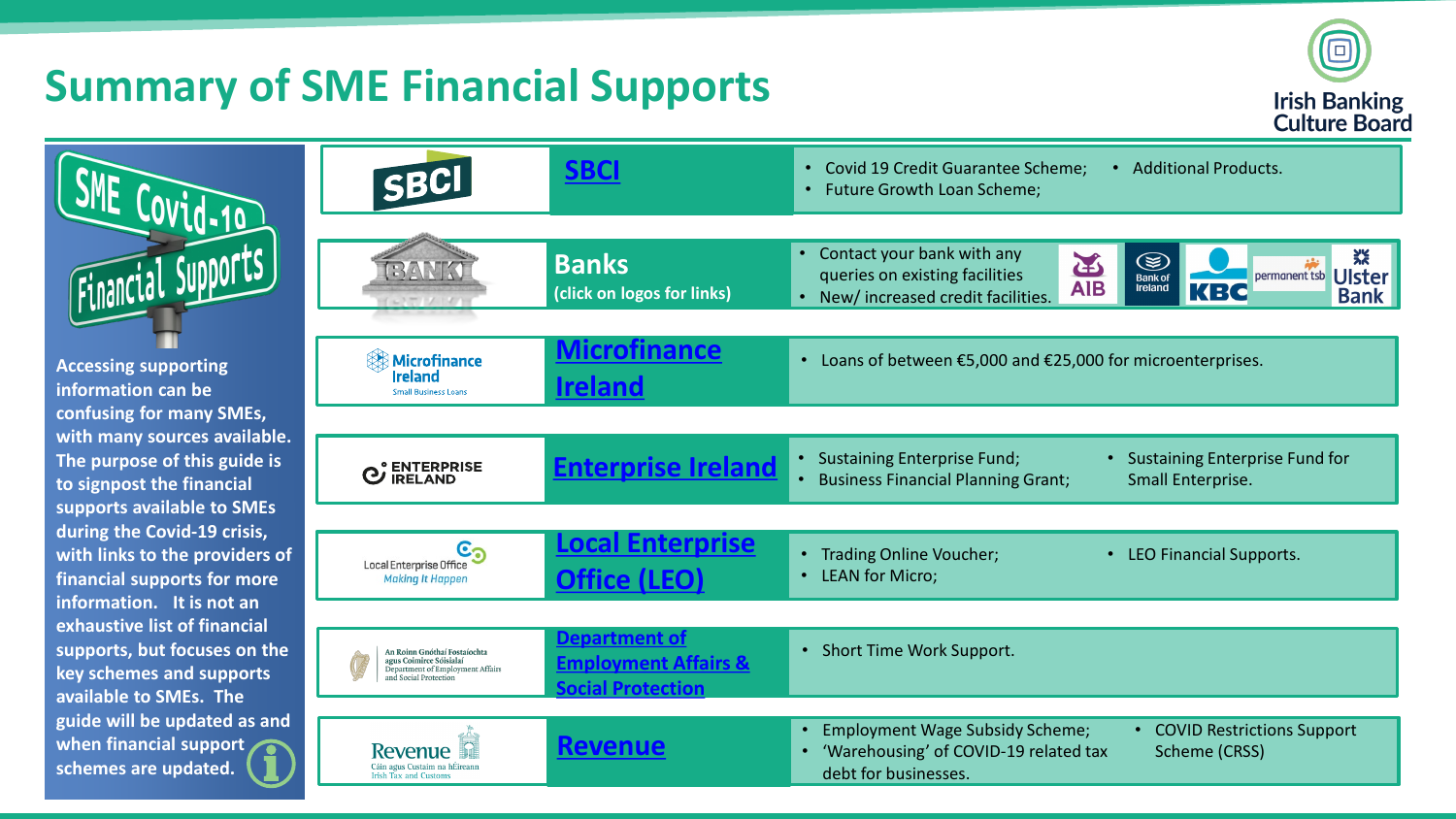

| <b>Provider</b>                                                                      | <b>Financial</b><br><b>Support</b>                           | <b>Key information</b>                                                                                                                                                                                                                                                                                                                                                                                                                                                                                                                                  | <b>Best suited to</b>                                                                                                                                                                                                                                                                         | <b>Access and eligibility</b><br>criteria                                                                                                                                                                                 |
|--------------------------------------------------------------------------------------|--------------------------------------------------------------|---------------------------------------------------------------------------------------------------------------------------------------------------------------------------------------------------------------------------------------------------------------------------------------------------------------------------------------------------------------------------------------------------------------------------------------------------------------------------------------------------------------------------------------------------------|-----------------------------------------------------------------------------------------------------------------------------------------------------------------------------------------------------------------------------------------------------------------------------------------------|---------------------------------------------------------------------------------------------------------------------------------------------------------------------------------------------------------------------------|
| lere to build business.<br>Strategic Banking<br>Corporation of Ireland               | <b>Future Growth Loan</b><br>Scheme<br>(Debt Product)        | • Loan of €25,000 to €3,000,000 per eligible applicant<br>Initial maximum loan interest rate of 4.5% for loans < €250,000 and<br>3.5% for loans >= $£250,000$ . Variable interest rates are subject to<br>change<br>Loan terms range from 7 to 10 years<br>Loans unsecured up to €500,000<br>Optional interest-only repayments available in certain circumstances.                                                                                                                                                                                      | Viable micro, small and medium-sized<br>enterprises (SMEs) and small mid-cap<br>enterprises that meet the eligibility<br>criteria.                                                                                                                                                            | Eligibility criteria and application<br>for an eligibility code can be found<br>on the <b>SBCI</b> website. The code is<br>then provided to your finance<br>provider who will review and<br>process the loan application. |
| SBC<br>Here to build business.<br>Strategic Banking<br>Corporation of Ireland        | Covid 19 Credit<br><b>Guarantee Scheme</b><br>(Debt Product) | • Loans from €10,000 to €1,000,000 per borrower, subject to Loan<br>Amount Criteria, available up to end of December 2020<br>Loan terms 3 months up to 5.5 years<br>$\bullet$<br>Loan Amounts = <€250,000 will be unsecured (unless it is a<br>$\bullet$<br>requirement of the product feature)<br>Amounts > €250,000 may be secured however, a personal guarantee<br>may only be sought in specific circumstances (see scheme details)<br>Up to 12 months interest &/ or capital moratoria are possible, at the<br>discretion of the finance provider. | Viable micro, small and medium-sized<br>enterprises (SMEs) and small mid-cap<br>enterprises (including primary<br>producers) that meet the eligibility<br>criteria and have or expect to have a<br>reduction of minimum 15% in their<br>turnover or profitability as a result of<br>Covid-19. | Eligibility criteria and application<br>details are available through the<br>SBCI website, with applications<br>directed to Bank Lenders.                                                                                 |
| <b>SBC</b><br>Here to build business.<br>Strategic Banking<br>Corporation of Ireland | Other SBCI products<br>(Debt Product)                        | Leasing and Hire Purchase. Flexible asset finance funding schemes<br>including leasing, hire purchase and rental schemes<br>Invoice Financing, which releases cash currently tied up in<br>outstanding customer invoices<br>Brexit loan scheme, for future working capital requirements &/ or to<br>fund innovation, change or adaptation to mitigate Brexit impacts.                                                                                                                                                                                   | SMEs seeking to improve cashflow and<br>give SMEs the flexibility to grow their<br>business or mitigate impact of<br>business challenges, such as Brexit.                                                                                                                                     | Details of the products, eligibility<br>and application processes are<br>located on the SBCI website.                                                                                                                     |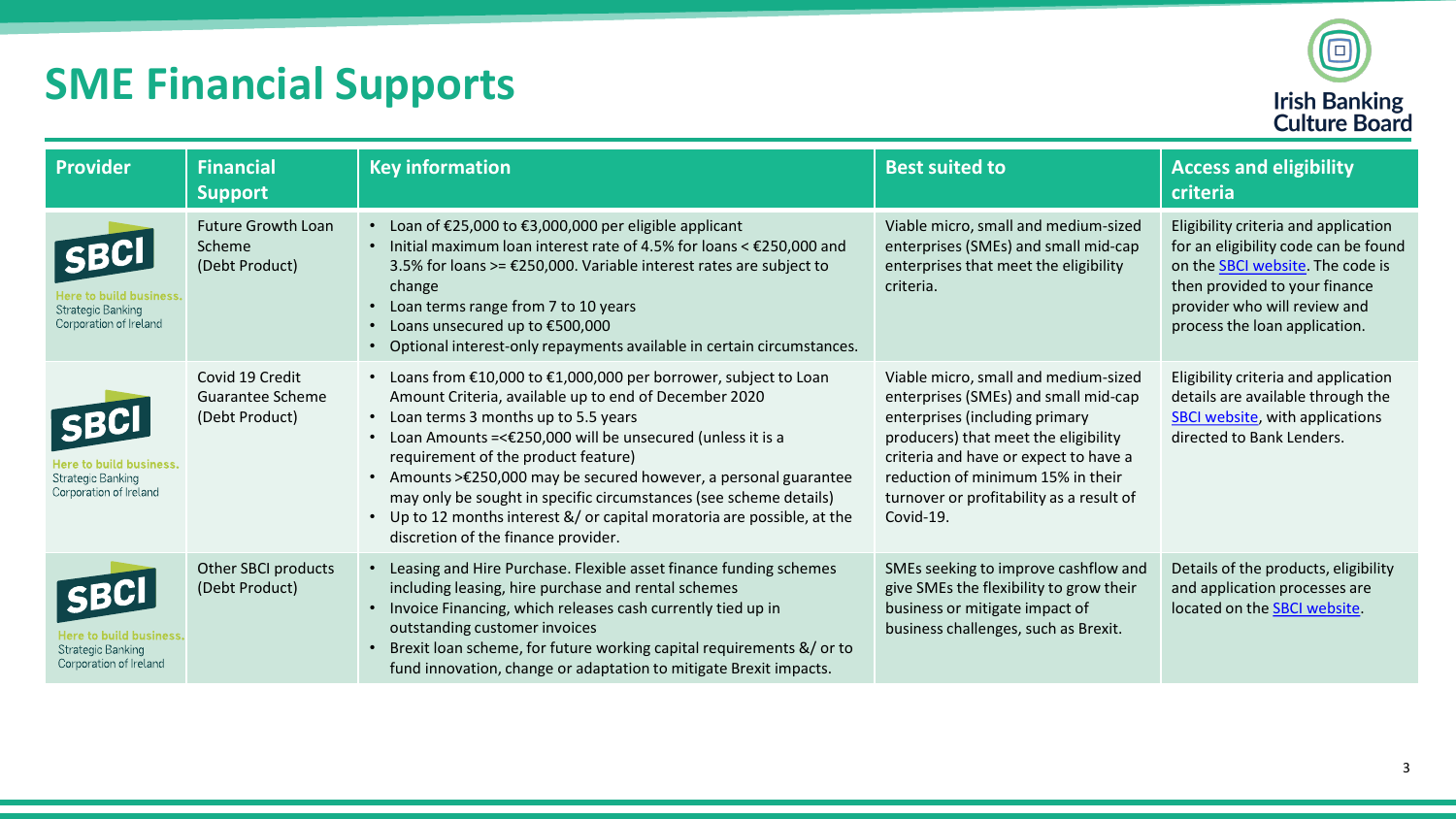

| <b>Provider</b>                                                           | <b>Financial</b><br><b>Support</b>                          | <b>Key information</b>                                                                                                                                                                                                                                                                                                                                                                                                                                                                                                                                                                                                   | <b>Best suited to</b>                                                                                                                                                                            | <b>Access and eligibility</b><br>criteria                                                                                                                                                     |
|---------------------------------------------------------------------------|-------------------------------------------------------------|--------------------------------------------------------------------------------------------------------------------------------------------------------------------------------------------------------------------------------------------------------------------------------------------------------------------------------------------------------------------------------------------------------------------------------------------------------------------------------------------------------------------------------------------------------------------------------------------------------------------------|--------------------------------------------------------------------------------------------------------------------------------------------------------------------------------------------------|-----------------------------------------------------------------------------------------------------------------------------------------------------------------------------------------------|
| [317] / [3]                                                               | New/Increased Credit<br><b>Facilities</b><br>(Debt Product) | These include emergency working capital, short-term loans to<br>address cashflow issues, supply chain supports, trade finance and<br>foreign currency products.                                                                                                                                                                                                                                                                                                                                                                                                                                                          | Viable businesses that were operating<br>successfully pre Covid-19, subject to<br>assessment.                                                                                                    | Contact your lender directly.                                                                                                                                                                 |
| $\mathbb N$ Microfinance<br><b>Ireland</b><br><b>Small Business Loans</b> | <b>COVID-19 Business</b><br>Loans<br>(Debt Product)         | • Loans of between $£5,000$ and $£25,000$<br>First 6 months – 0% interest and zero repayments. Repayments will<br>commence in month 7 for the remaining period of your loan<br>Government rebate for the interest paid in the following 6 months<br>(months 7-12 of your loan)<br>Interest rate after the first 6 months will be: a reduced interest rate<br>of 4.5% APR if submitted through the Local Enterprise Office<br>Network (or other referral partners) or 5.5% APR if you apply directly<br>Loan terms typically up to 3 years<br>No fees or charges<br>Fixed repayments with no penalty for early repayment. | Any business (Sole Trader, Partnership<br>or Limited Company) with less than 10<br>employees and annual turnover of up<br>to €2m and was trading prior to the<br>coronavirus pandemic in Ireland | Businesses can apply through<br>their Local Enterprise Office or<br>directly at<br>www.microfinanceireland.ie<br>Eligibility criteria apply<br>Note the scheme is subject to<br>availability. |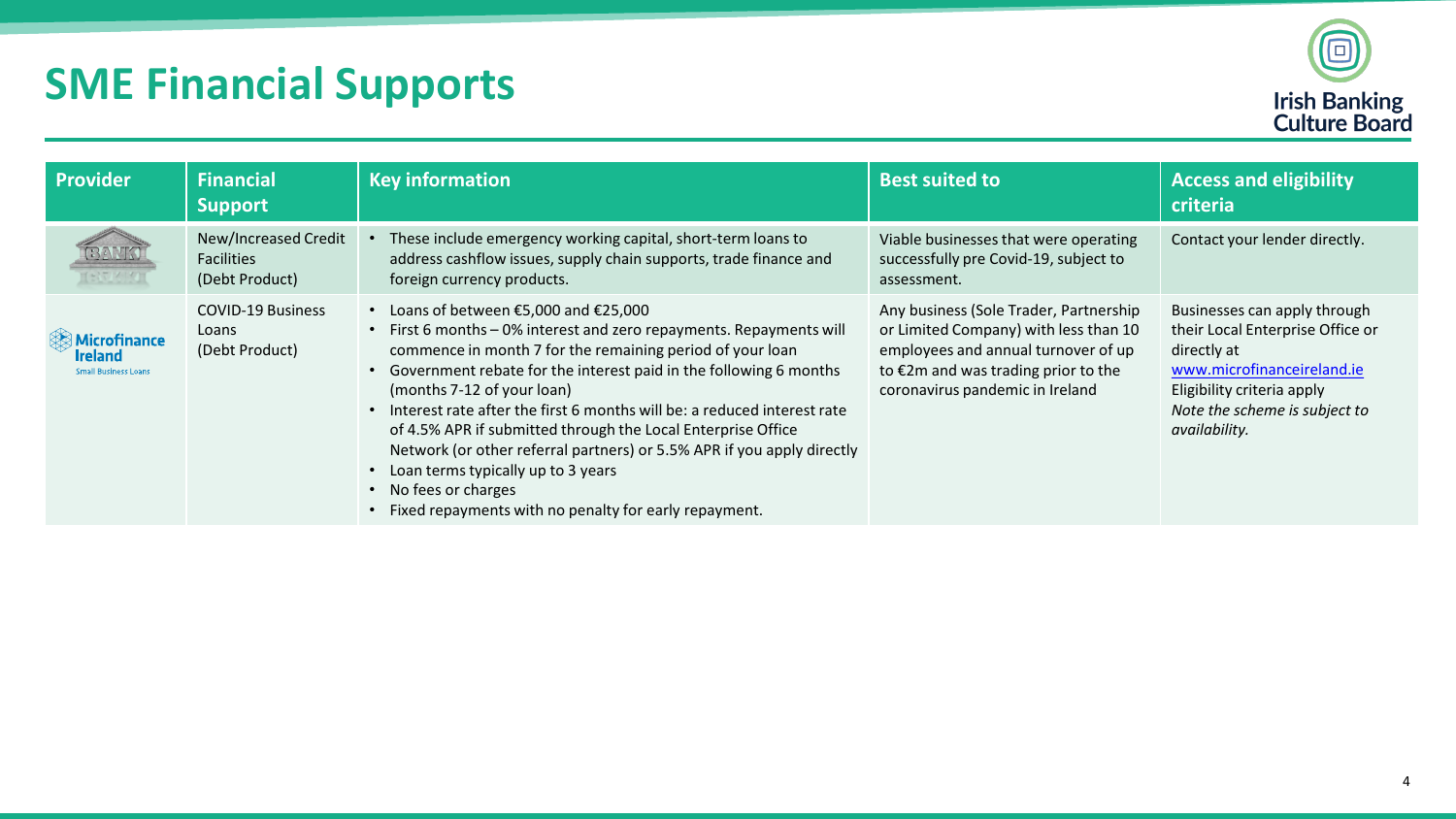

| Provider                             | <b>Financial</b><br><b>Support</b>                           | <b>Key information</b>                                                                                                                                                                                                                                                                                                                                                                                  | <b>Best suited to</b>                                                                                                                                                                                                                                                                                          | <b>Access and eligibility</b><br>criteria                                                                                                                               |
|--------------------------------------|--------------------------------------------------------------|---------------------------------------------------------------------------------------------------------------------------------------------------------------------------------------------------------------------------------------------------------------------------------------------------------------------------------------------------------------------------------------------------------|----------------------------------------------------------------------------------------------------------------------------------------------------------------------------------------------------------------------------------------------------------------------------------------------------------------|-------------------------------------------------------------------------------------------------------------------------------------------------------------------------|
| 。ENTERPRISE<br>ノ IRELAND             | <b>Sustaining Enterprise</b><br>Fund                         | A new non-repayable grant of up to 50% of a funding package (up to<br>€200,000 is available now)<br>Funding of between €100,000 and €800,000 available<br>No repayments for the first 3 years<br>Zero administration fee for the first 6 months - 4% thereafter                                                                                                                                         | Employ 10 or more full-time<br>employees<br>Are operating in the manufacturing<br>and internationally traded service<br>sectors<br>Have seen (or expect to see) a 15%<br>or greater reduction in actual or<br>projected turnover or profit, or a<br>significant increase in costs, as a<br>result of Covid-19. | Full details, eligibility criteria and<br>application details are listed at<br><b>Enterprise Ireland Sustaining</b><br><b>Enterprise fund</b>                           |
| ' ENTERPRISE<br><sup>'</sup> IRELAND | <b>Sustaining Enterprise</b><br>Fund for Small<br>Enterprise | €25k to €50k short-term working capital injection to eligible smaller<br>companies to<br>support business continuity and<br>strengthen their ability to return to growth and be trading<br>strongly in 3 years time.<br>Funding provided will comprise a combination of repayable and<br>non-repayable support, with up to 50% of the funding provided<br>non-repayable."                               | Smaller eligible companies<br>Open to eligible manufacturing and<br>internationally traded services<br>companies.                                                                                                                                                                                              | Full details, eligibility criteria and<br>application details are listed at<br><b>Enterprise Ireland Sustaining</b><br><b>Enterprise for Smaller Enterprise</b><br>Fund |
| ° ENTERPRISE<br><b>/</b> IRELAND     | <b>Business Financial</b><br><b>Planning Grant</b>           | • Grant to help companies develop a robust financial plan, including<br>preparation of documentation required to support applications for<br>external finance from banks and/or other finance providers<br>Worth up to €5,000<br>Enables companies to access external support from approved<br>financial consultants to prepare a financial plan to secure the<br>company in the short to medium terms. | • Open to all Enterprise Ireland<br>clients;<br>Also open to companies employing<br>10 or more in the manufacturing<br>and internationally traded service<br>sectors.                                                                                                                                          | Full details, eligibility criteria and<br>application details are listed at<br><b>Enterprise Ireland Covid-19</b><br><b>Business planning grant.</b>                    |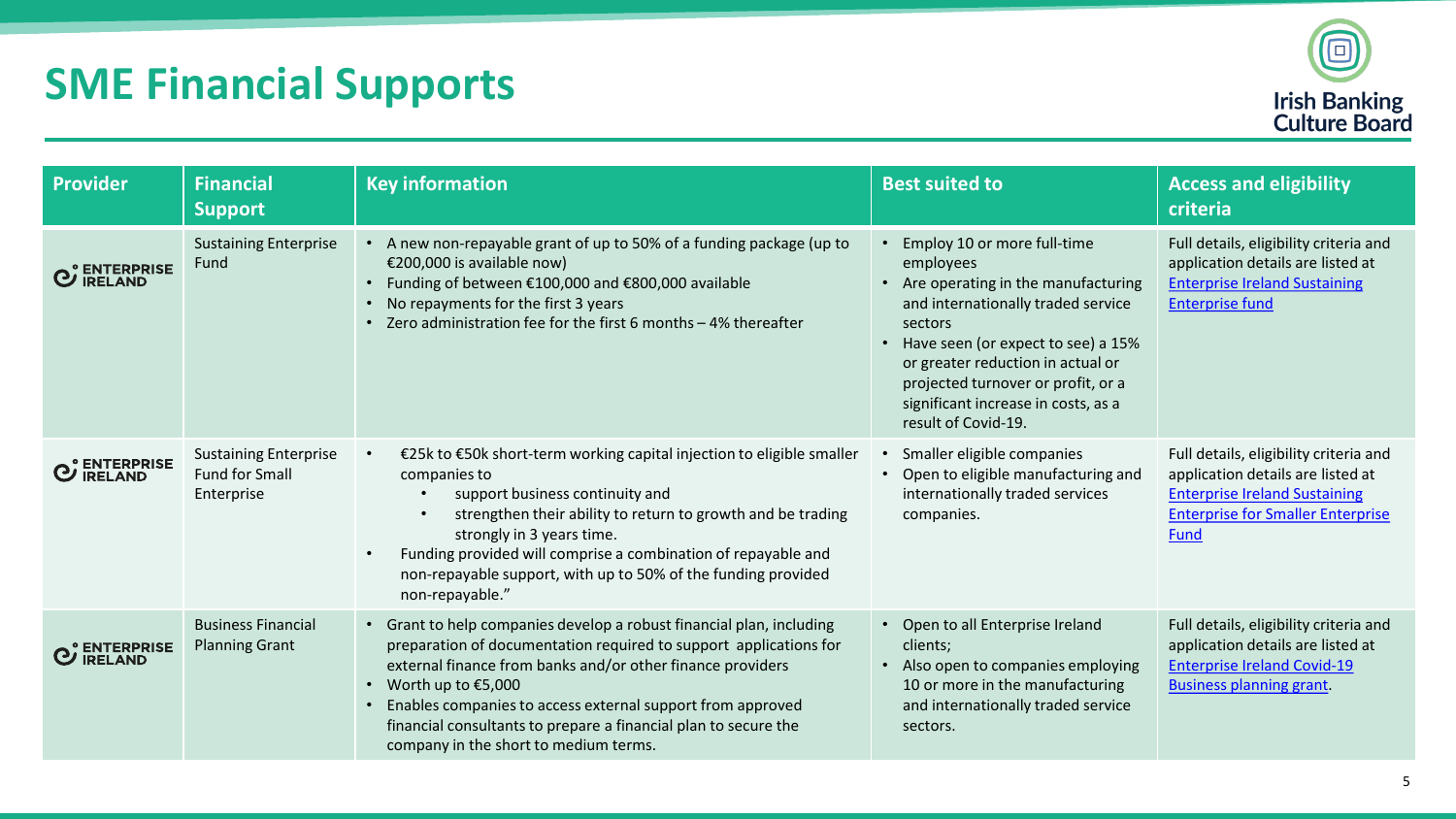

| <b>Provider</b>                                                                          | <b>Financial</b><br><b>Support</b> | <b>Key information</b>                                                                                                                                                                                                                                                                                             | <b>Best suited to</b>                                                                                                                                                             | <b>Access and eligibility</b><br>criteria                                                                                                  |
|------------------------------------------------------------------------------------------|------------------------------------|--------------------------------------------------------------------------------------------------------------------------------------------------------------------------------------------------------------------------------------------------------------------------------------------------------------------|-----------------------------------------------------------------------------------------------------------------------------------------------------------------------------------|--------------------------------------------------------------------------------------------------------------------------------------------|
| $\mathbf{c}_\mathbf{a}$<br><b>Local Enterprise Office</b><br><b>Making It Happen</b>     | <b>Trading Online</b><br>Voucher   | • Up to €2,500 available through the Local Enterprise Offices with co-<br>funding of 10% from the business<br>Helps small businesses with up to 10 employees to trade more online,<br>boost sales and reach new markets.                                                                                           | SMEs who are establishing or<br>enhancing their online presence                                                                                                                   | Contact your Local Enterprise<br>Office. Further details available on<br>LEO support website.                                              |
| $\mathbf{c}_\mathbf{\mathfrak{p}}$<br>Local Enterprise Office<br><b>Making It Happen</b> | <b>LEAN for Micro</b>              | • Consultancy support with a LEAN Expert who will work with the<br>company to introduce lean principles, undertake a specific cost<br>savings project and assist the company in benchmarking its<br>performance<br>It can also be used to help implement new remote working and<br>physical distancing guidelines. | Available to LEO clients to help build<br>resilience within small companies                                                                                                       | Contact your Local Enterprise<br>Office. Further details available on<br>LEO support website.                                              |
| <b>Local Enterprise Office</b><br><b>Making It Happen</b>                                | <b>LEO Financial</b><br>Supports   | • Financial supports to help manage current market challenges;<br>$\triangleright$ Business Priming Grants<br>$\triangleright$ Business Expansion Grants<br>$\triangleright$ Feasibility Study Grants<br>$\triangleright$ Technical Assistance for Micro-Exporters Grant.                                          | For existing companies and potential<br>start-ups that meet eligibility criteria<br>(such as employing 10 or fewer people)<br>with the potential for growth and job<br>creation). | Contact your Local Enterprise<br>Office. Further details available on<br>LEO support website Further<br>eligibility requirements in place. |